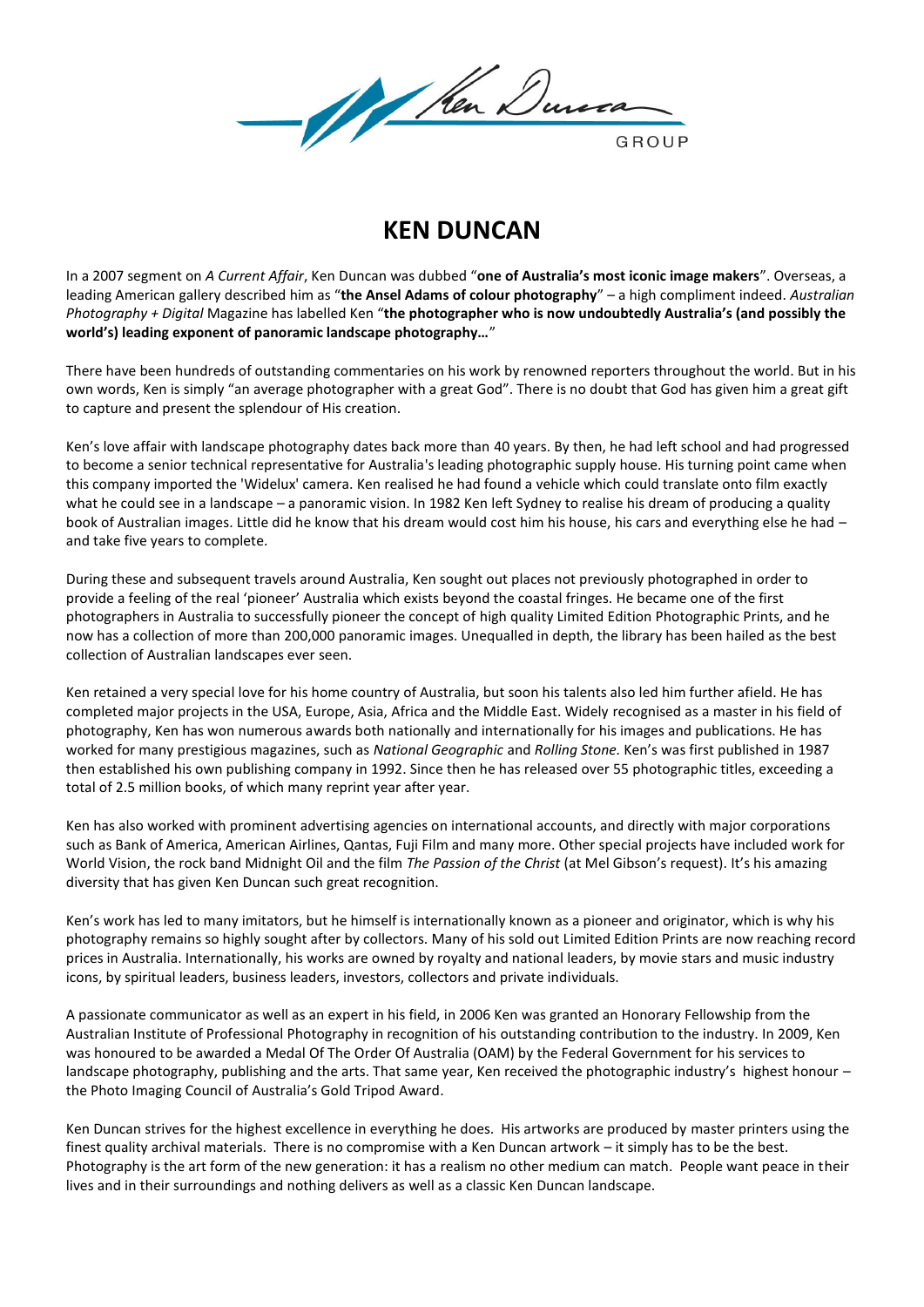## **PUBLISHING**

Exemplified by his published works, Ken Duncan has become one of Australia's most prolific 'photographer authors' and the acknowledged industry leader in the panoramic landscape format. His dozens of titles include large coffee table books, smaller format 'Compact' books, gift titles and inspirational books – including such highlights as *America Wide* (showcasing all fifty American states), *The Passion* (stills from Mel Gibson's famous movie) and the inspirational *Reflections* series.

**1987:** Ken's first major publication, published by Weldon Publishing, titled *The Last Frontier – Australia Wide*, was unique at the time in that all the photos were in panoramic format. It proved enormously successful, selling over 65,000 copies.

**1991:** *Australia Wide – Spirit of a Nation*, was published in Australia by Weldon Publishing and distributed in America by Collins U.S.

**1992:** Ken established his own publishing company to produce high quality photographic books for a wide audience. The first three titles, *Spirit of Australia*, *The Australia Wide Yearbook* and *Spectacular Sydney*, were produced completely in Australia. A brand new, compact design made these superb books quite different from Ken's previous coffee table books.

Many titles followed in the very popular Compact series, including:

- **1993:** *From Forest to Sea* depicting Ken's local area, the NSW Central Coast
- **1995:** *Birth of a Nation*, an historic, festive pictorial of The Rocks area in Sydney
- **1995:** *The Australia Wide Cookbook*,- a unique culinary title packed with mouth-watering recipes by Valwyn McMonigal and complemented by Ken Duncan's spectacular landscapes
- **1996:** *Northern Beaches*, celebrating Sydney's relaxed northern coastal suburbs with a selection of vibrant 'beach culture' panoramas
- **1996:** *Victoria Wide,* launched to coincide with the opening of Ken's first Melbourne Gallery
- **1998:** *Celebrate Australia* and *Sydney 2000*, official licensed product for Sydney 2000 Olympic games
- **2002:** *Classic Australia*, an updated collection of panoramic images celebrating the awesome beauty of the unique Australian continent
- **2002:** *Sensational Sydney* a vibrant new book capturing the heart and soul of an incomparable, world-famous city
- **2002:** *Celebrate Australia*,
- **2005:** *Victoria Wide*, official licensed product for the Melbourne 2006 Commonwealth Games
- **2006:** *Inspirations*, a compilation of Ken's international shots from Namibia's dunes and the famous Colorado River to the Great Barrier Reef and the sweeping Yorkshire Dales, complemented by carefully chosen inspirational quotes
- **2007:** *Outback Australia*, celebrating the vast, often harsh, inland region where few Australians choose to live but from which many draw their sense of national identity
- **2010:** *Australia Wide*, featuring Ken's more recent shots from all over our nation

**1994:** A very different title, *Vision of Hope*, was born out of Ken's involvement with World Vision Australia and his desire to assist with their fund raising efforts.

**1996:** The first of over a dozen 'mini books' – one range designed for the tourist trade and another with inspirational quotes for appeal to a wider audience.

**1997:** *The Great South Land*, Ken's first solo effort in the large coffee table format was enthusiastically received in the market place.

**2000:** The *crème de la crème* of Ken's book projects was *THE KEN DUNCAN COLLECTION*. Featuring a selection of 77 of Ken's best-ever Australian landscape images this unique title was printed using the latest and finest technology, then leather bound by hand into a magnificent Limited Edition Book. No expense was spared in the production of this publication, which won the highly coveted Benny Award for excellence in book production. With less than 750 copies ever produced, it has become a highly valuable and sought after collectors' piece.

**2001:** *America Wide – In God We Trust*, was Ken's first solo international publication. Remarkably, this breathtaking collection is believed to be the first in which an individual photographer presented panoramic images from all fifty American states in a single publication.

**2002:** *Australia Wide – The Journey*, a 200-page extravaganza in the same format as America Wide.

**2003:** *3-D Australia*, a collaboration with fellow photographer Leo Meier and a radical departure from Ken's usual panoramic style.

**2003:** *Spirit of America*, the second volume of Ken's breathtaking images from the United States.

**2004:** *The Passion - Lessons from the Life of Christ* features evocative images from the movie, fascinating behind-the-scenes shots, quotes from the Scriptures, beautiful illustrations and a series of probing interviews with the movie's main players. It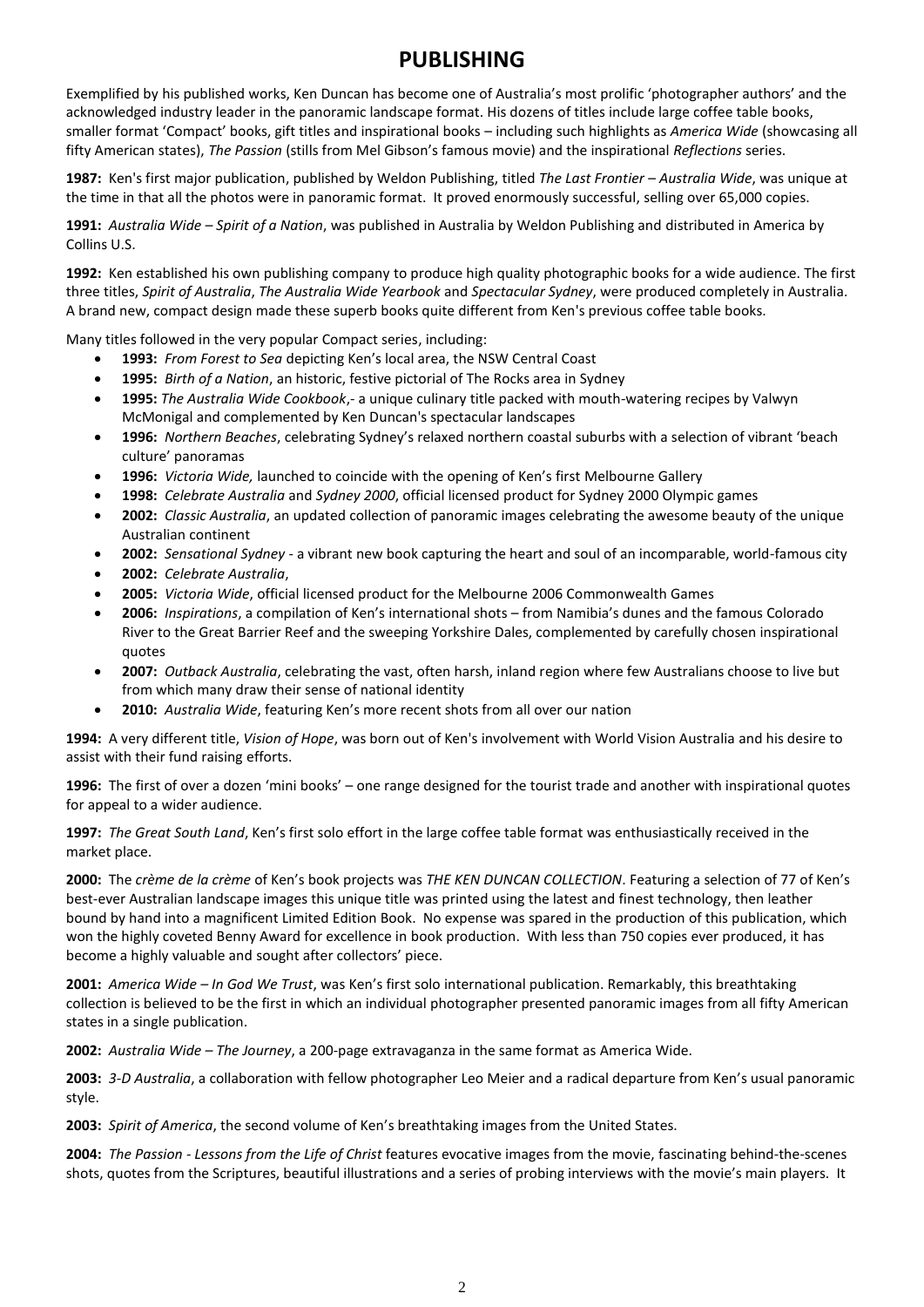explores themes from the story of Jesus (love, joy, peace, and many more) that are as relevant today as they were twenty centuries ago.

**2004:** *Reflections*, a groundbreaking book which, by the simple device of a top edge spine, moved the art of publishing Australian panoramic photography into exciting new territory. *Reflections 2* (2005), *Reflections 3* (2006) and *Reflections 4* (2009) followed in the same format and were later also released as compact editions.

**2005:** *Photography Explained*, a useful pocket guide co-authored by Ken Duncan and Leo Meier. This handy photographer's companion was updated as *Digital Photography Explained* in 2012.

**2006:** *Where Jesus Walked*, by Integrity Publishers, is a journey through twenty centuries of faith and memory – encompassing a multitude of spectacular sites both ancient and modern. From this project also came different editions and ancillary products.

**2007:** *Destination Australia*, *Destination Sydney*, *Destination Melbourne* and *Destination Central Coast*, featuring a wonderful range of miniature panoramas, are designed to appeal to tourists and locals alike.

**2008:** *Ken Duncan - Life's an Adventure* details the first 25 years of Ken's career and features many rare or never-beforepublished photographs along with a selection of many of the classic shots which have earned him such an enviable international reputation.

**2009:** *Acts of the Apostles*, retraces the Mediterranean journeys of the apostle Paul - and issues a challenge to those who would follow in his footsteps.

**2009:** *Abu Dhabi Wide*, a magnificent mix of desert splendour, historic tradition and visionary twenty-first century development. Of all the image makers in the world, Sheikh Tahnoon bin Zayed Al Nahyan of Abu Dhabi chose Ken to photograph and brand his magnificent Middle Eastern Hub.

**2010:** *Walking in the Light*, presents spectacular highlights from Ken's far reaching photographic journeys plus the stories behind these iconic images and, for the first time ever, the technical photographic specifications for each shot.

**2010:** *Focus on Australia*, represents an exciting "first" in Australian photographic publishing. The finest Australian shots brought together from some of the nation's top pro shooters plus amateur photographers, selected from more than 7000 entries in a national competition – with every contributor using a Panasonic Lumix camera. All proceeds from the sale of this book go to the indigenous youth arts training program Walk a While.

**2011:** *Australia – Our Island Paradise*, a dazzling new coffee table book with extra wide gatefolds and a variety of image formats.

**2011:** *Inspirational Love* and *Inspirational Hope*, two new mini books combining Ken's most tranquil landscapes with inspirational thoughts and quote. *Inspirational Peace* and *Inspirational Joy* followed in **2012**.

**2012:** *Coastal Paradise Revealed*, an in-depth look at the NSW Central Coast, combines Ken's images with other professional and amateur shooters.

**2012:** *The Wild Frontier – Western Australia*, a collaboration with photographer Steve Fraser, showcasing the beauty and diversity of our western state.

**2013:** *Life's a Journey – The Adventure Continues*, the long-awaited sequel to *Life's an Adventure* (2008), showing images and telling behind-the-scenes stories from many of Ken's special projects over the years.

**2014:** *Chasing the Light – Australia Wide*, showcased many of Ken's new images, including a selection of his stunning digital images, displaying his mastery across a variety of photographic media and formats.

**2015:** *Ken Duncan's Australia*, published by Australian Geographic was the first time since 1992 that Ken has allowed another company to publish his Australian landscape images, and features some massive panoramic foldouts.

**2015:** *The Ken Duncan Portfolio Collection*, limited to 300 copies world-wide, showcases Ken's classic and best-loved Australian landscape images in a variety of formats. This sumptuous volume, produced to the highest archival standards with exquisite hand finishes, winner of the coveted Benjamin Franklin Award for publishing excellence, is a highly sought after collector's piece.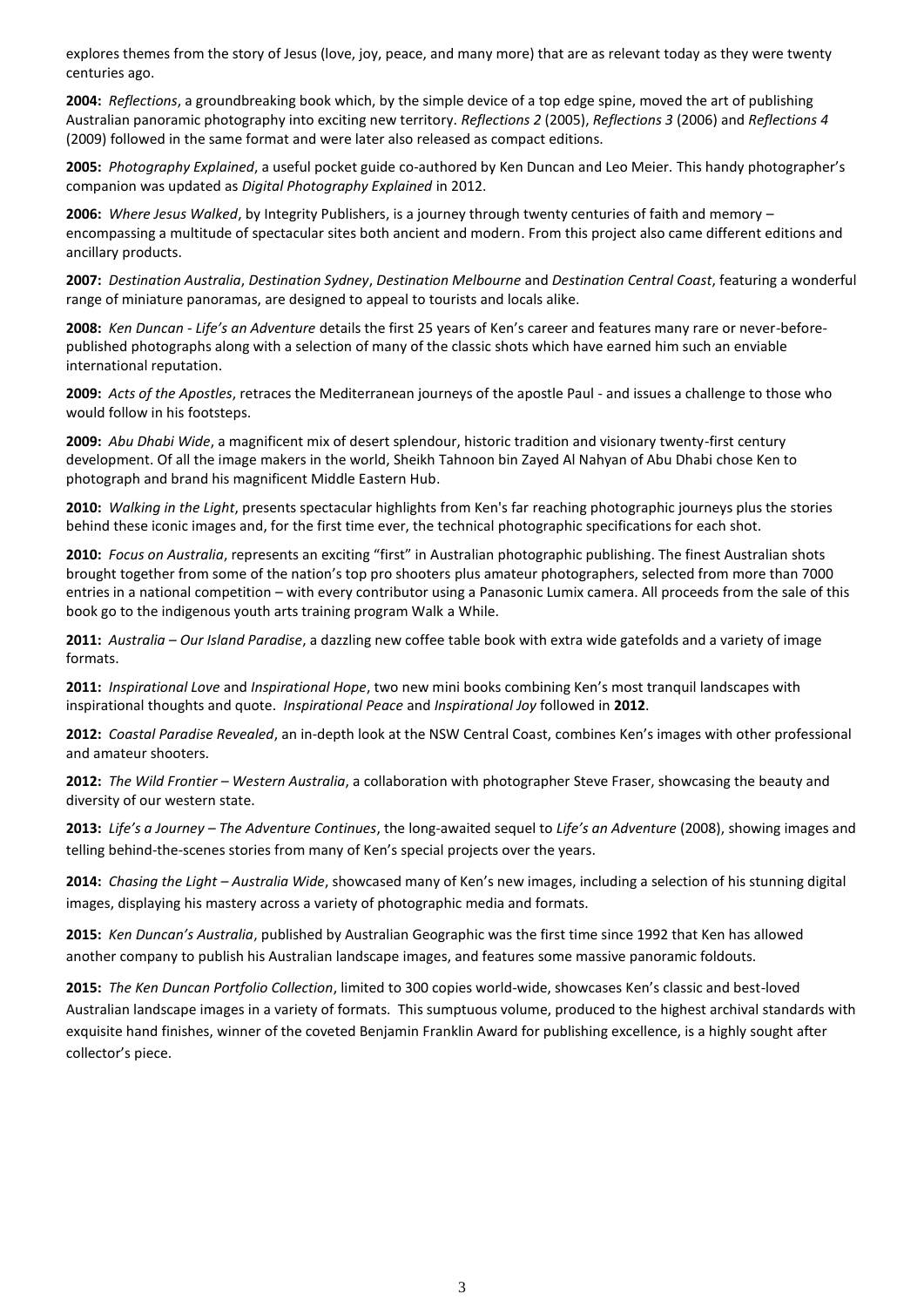## **SPECIAL PROJECTS**

Widely acknowledged for his exceptional photographic talents, Ken Duncan is often invited to take part in special projects for corporate and other bodies, although his hectic schedule only allows him to accept select assignments. Over the years Ken has completed assignments for leading American magazines including *National Geographic* and *The New York Times*, and he continues to work on international projects in the United Kingdom, continental Europe, America and the Middle East. Ken's personal sense of creativity has also led him in many new directions. Some of the highlights amongst Ken's many special projects are:

- 1985: the only Australian chosen to join a team of forty international photographers who travelled to China for a project which resulted in the book *China The Long March*.
- 1990: chosen for his specialty in panoramic landscape, Ken was one of forty-six top class photographers from all over the world to shoot for *Malaysia – Heart of South East Asia*.
- 1990: America's *Rolling Stone* magazine chose Ken's stunning portrait of Midnight Oil for the cover of their March issue.
- 1991: the only Australian invited to join 75 international photographers to shoot for *A Day in the Life of Hollywood* with Collins Publishers U.S.
- 1991: production of a video clip for the single *One Country* by Australian rock band Midnight Oil.
- 1998: Ken diversified into the area of cinematography with documentaries, *The Great South Land - The Kimberley*. When screened on Australian National television, the show won top ratings and was highly acclaimed by viewers.
- 2001: Ken started developing high-tech Audio-Visuals, presented to audiences on a large (seven metres plus) screen using the latest technology and a high resolution digital projector. Designed for maximum audience impact, the audio visuals combine Ken's powerful imagery with specially selected musical arrangements by award-winning songwriters. There are currently five shows available that Ken can present to large or small audiences.
- 2003: Mel Gibson's invitation for Ken to shoot on the set of *The Passion of the Christ* in 2003 resulted not only in Ken's own book published in Australia, but also in the New York Times bestselling book *The Passion*, published by Tyndale House Publishers Inc.
- 2004: Ken's success in *The Passion* project led to an invitation from Integrity Publishers (USA) to shoot *Where Jesus Walked*.
- 2006: At the request of a sheik, Ken made several trips to Abu Dhabi and produced a panoramic book on the emirate.
- 2007: Ken began work on another project for Integrity Publishers, retracing the first century journeys of the Apostle Paul.

Through Arts Freedom Australia, founded with colleagues in 2004, Ken campaigns passionately for artistic freedom, fighting back against the increasing burden of bureaucratic red tape which makes it more and more difficult for photographers and other artists to freely pursue their artistic passion. In August 2010, Arts Freedom Australia held a protest rally at Campbell's Cove, Sydney Harbour, to fight for their cause.

A staunch supporter of World Vision for many years, Ken has made several visits to communities in third world countries to document the life-changing work World Vision is doing in these areas. He has produced 2 beautiful books for World Vision to assist them in their fund raising efforts.

Through his Walk a While Foundation, Ken loves to spend time working with indigenous youth in remote Australian communities, helping to empower our indigenous people to tell their stories through creative arts.

Ken is extremely passionate about the art - and the craft - of photography and derives great pleasure from helping others take better photos. He now leads 1-day seminars, 3-4 day workshops and photographic expeditions to exotic locations to share his knowledge and his love for photography.